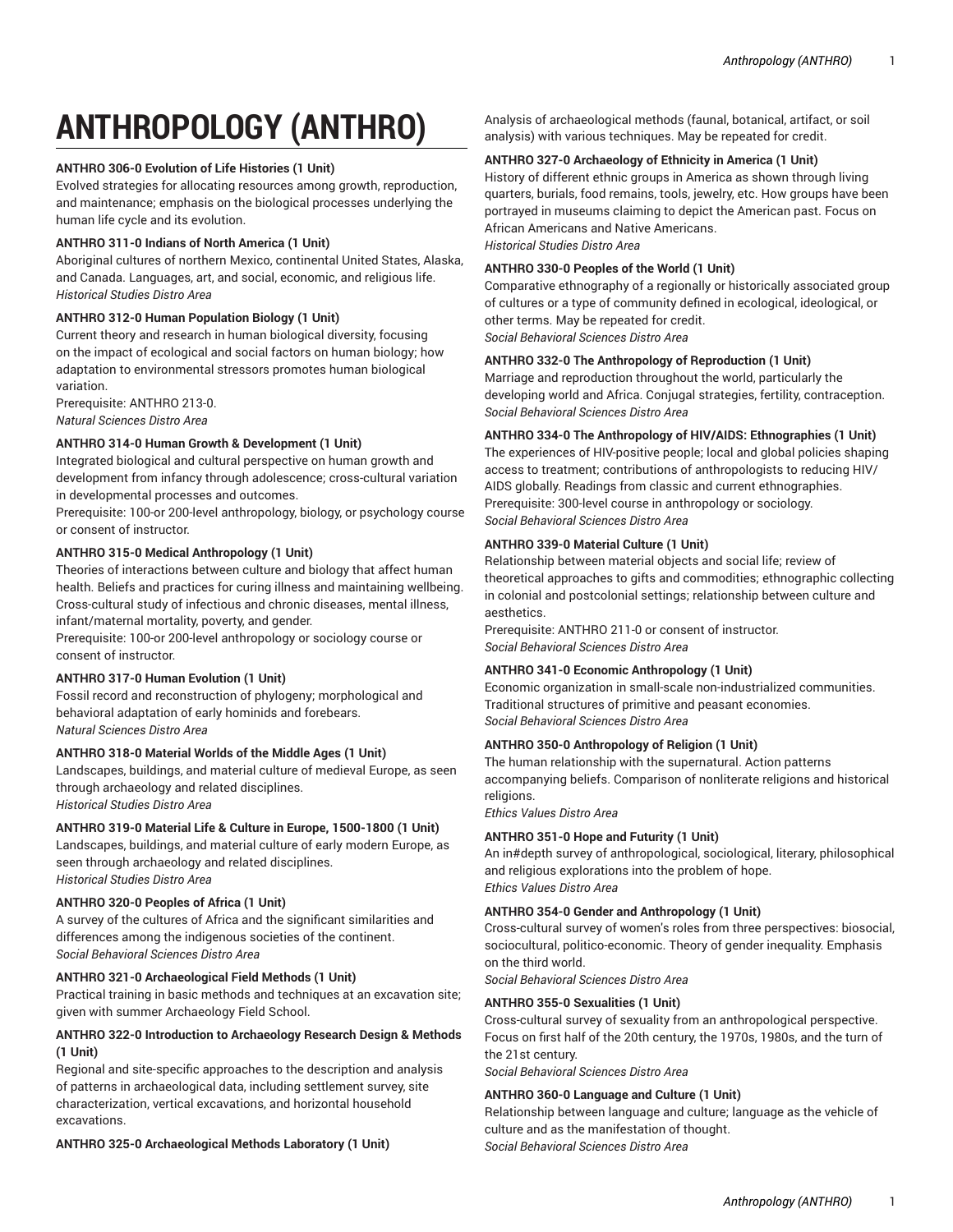## **ANTHRO 361-0 Talk as Social Action (1 Unit)**

Analysis of talk in interaction based on examination of audio and video recorded data and associated transcripts. Conversation, action, turn, sequence, relevance, social structure, qualitative methodologies. Prerequisite: ANTHRO 215-0 or consent of instructor. *Social Behavioral Sciences Distro Area*

## **ANTHRO 362-0 Advanced Methods in Quantitative Analysis (1 Unit)**

Advanced applications of univariate and multivariate statistics to anthropological research questions.

Prerequisite: 200-level statistics course. *Formal Studies Distro Area*

#### **ANTHRO 370-0 Anthropology in Historical Perspective (1 Unit)**

Major schools of thought in social, archaeological, and biological anthropology over the last century.

Prerequisite: 200-level anthropology course or consent of instructor. *Historical Studies Distro Area*

# **ANTHRO 373-0 Power and Culture in American Cities (1 Unit)**

Overview of history and present realities of American urban life, with focus on ethnographic knowledge and stratifications by class, race, ethnicity, gender, nationality, and sexuality.

Prerequisite: 100-or 200-level cultural anthropology or sociology course or consent of instructor.

*Social Behavioral Sciences Distro Area*

## **ANTHRO 376-0 Socialization (1 Unit)**

Cross-cultural study of the intergenerational transmission of culture; processes by which social groups pass on social tradition and behavior to succeeding generations.

Prerequisite: ANTHRO 211-0, introductory psychology course, or consent of instructor.

*Social Behavioral Sciences Distro Area*

## **ANTHRO 377-0 Psychological Anthropology (1 Unit)**

Contemporary approaches to cross-cultural behavior: ecocultural aspects of behavior development through maturation and socialization in human and nonhuman primates.

Prerequisite: introductory survey course in psychology or anthropology or consent of instructor.

*Social Behavioral Sciences Distro Area*

#### **ANTHRO 378-0 Law and Culture (1 Unit)**

Introduction to the anthropology of law; institutional knowledge as seen in material culture and legal documents; colonial and postcolonial settings; relationships between law and culture, colonialism, evidence, and globalization.

Prerequisite: 200-level anthropology course or consent of instructor. *Social Behavioral Sciences Distro Area*

#### **ANTHRO 383-0 Environmental Anthropology (1 Unit)**

How humans have changed and are changing the environment and what can be done to halt environmental deterioration. Topics include population trends, food supplies, consumerism, environmental regulation, and ecological consciousness.

## **ANTHRO 386-0 Methods in Human Biology Research (1 Unit)**

Laboratory-based introduction to international research in human biology and health; methods for assessing nutritional status, physical activity, growth, cardiovascular health, endocrine and immune function. Prerequisite: ANTHRO 213-0 or consent of instructor.

#### **ANTHRO 389-0 Ethnographic Methods and Analysis (1 Unit)**

Descriptive, naturalistic study of the culture of human social groups. Data gathering through observation and interview. Data analysis for ethnographic reporting.

Prerequisites: ANTHRO 211-0 and ANTHRO 215-0.

## **ANTHRO 390-0 Topics In Anthropology (1 Unit)**

Advanced work in areas of developing interest and special significance. May be repeated for credit with different topic.

## **ANTHRO 401-1 Logic of Inquiry in Anthropology (Bio) (1 Unit)**

Advanced introduction to the core of anthropology for beginning graduate students.

## **ANTHRO 401-2 Logic of Inquiry in Anthropology (Archy) (1 Unit)**

Advanced introduction to the core of anthropology for beginning graduate students.

## **ANTHRO 401-3 Logic of Inquiry in Anthropology (Cultural) (1 Unit)**

Advanced introduction to the core of anthropology for beginning graduate students.

## **ANTHRO 401-4 The Logic of Inquiry in Anthropology (Ling) (1 Unit)**

Advanced introduction to the core of anthropology for beginning graduate students.

## **ANTHRO 424-0 Seminar in Biological Anthropology (1 Unit)**

Presentation and discussion of topics in biological anthropology, including graduate student and faculty research interests, new literature, and reports on current meetings.

## **ANTHRO 430-0 Integrative Seminar in Society, Biology, and Health (1 Unit)**

Survey of efforts to understand the dynamic relationships among society, biology, and health, with emphasis on confronting epistemological and methodological challenges to successful interdisciplinary scholarship on health in an era of increasing specialization.

## **ANTHRO 442-0 Producing Territory: People, Goods and Values on the Move (1 Unit)**

What is territory? Is it simply the physical space (land, air or sea) over which a state exercises sovereignty? How does this presumed alignment of territory and sovereignty come about and get maintained? This course examines these questions by proposing that territories products of mobile social actors, contraband commodities and fluctuating values as much as they are of state policies aimed at managing these movement. *Social Behavioral Sciences Distro Area*

#### **ANTHRO 451-0 Hope and Futurity (1 Unit)**

An in#depth survey of anthropological, sociological, literary, philosophical and religious explorations into the problem of hope.

#### **ANTHRO 470-0 History of Anthropological Theory (1 Unit)**

Social/cultural anthropology during the past 150 years; philosophical and historical roots of the subject.

#### **ANTHRO 472-0 Seminar in Political Anthropology (1 Unit)**

Anthropological approaches to cross-cultural study of politics and political organization. Themes include evolutionary and historical frameworks; political processes; kinship, ethnicity, and religion; political change, colonialism, and the world system.

#### **ANTHRO 473-0 Seminar in Economic Anthropology (1 Unit)**

Anthropological approaches to the study of economic life. Case studies and theoretical works address the development of economic anthropology and its relationship to the rest of the discipline and to other social sciences.

## **ANTHRO 474-0 Seminar in Religion and Values (1 Unit)**

Philosophical and methodological problems that relate to cultural anthropology. Approaches to the analysis of cosmology, ritual, and myth; comparison of scriptural and nonscriptural religions.

#### **ANTHRO 475-0 Seminar in Contemporary Theory (1 Unit)**